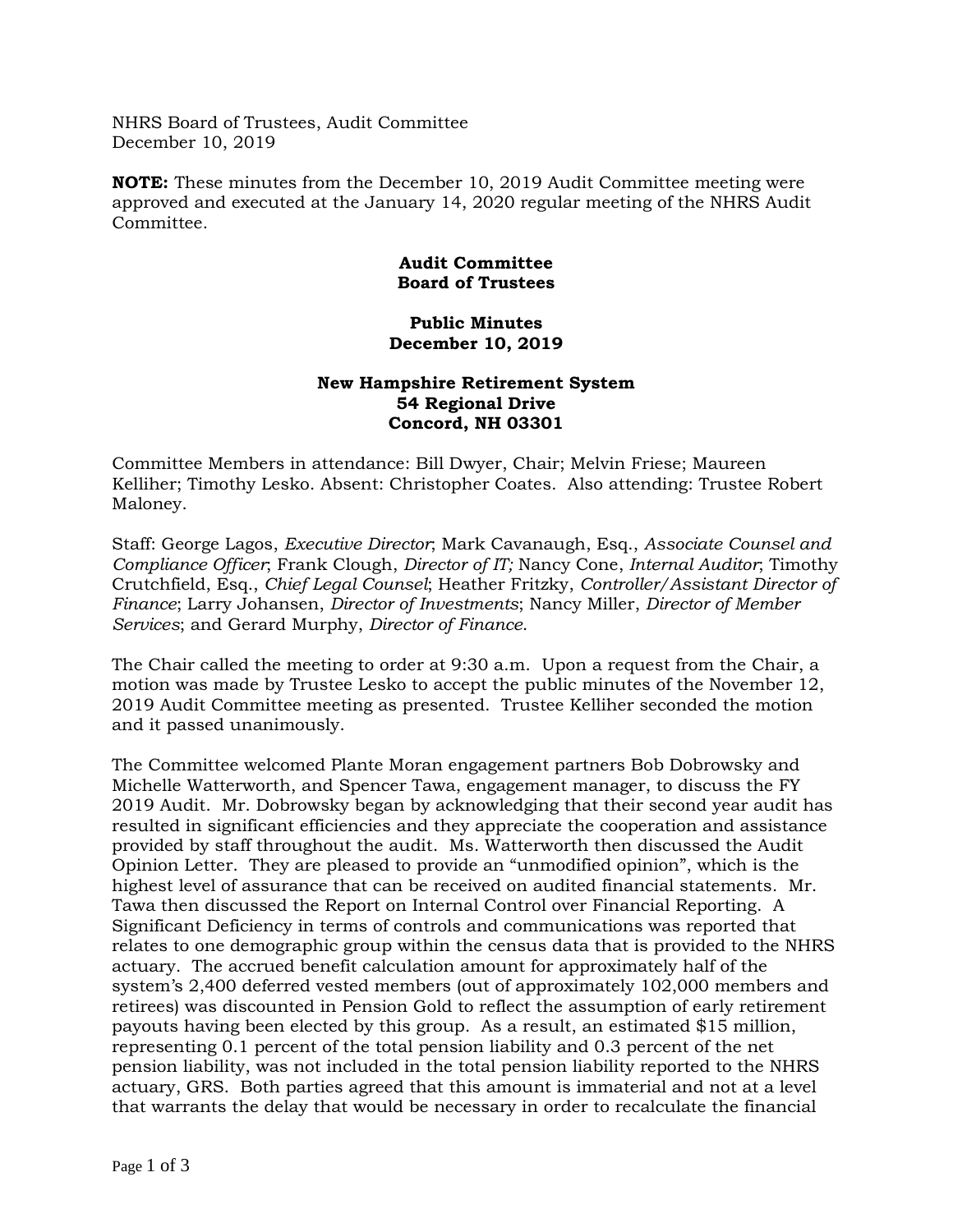statements, therefore, no adjusting entry was necessary. NHRS management has formally responded that it will address the communication deficiencies that resulted in GRS' interpretation of the data extract as reflecting the full retirement benefits, rather than the discounted benefits, for this subset.

Mr. Tawa indicated there were no corrected misstatements and discussed management estimates including hard to value investments (such as alternative investments) and actuarial assumptions. He also noted that there were no difficulties or disagreements with management, nor noncompliance issues. Plante Moran commended Management for implementing the control and efficiency enhancement suggestions provided with the FY2018 audit and has provided a similar list of suggestions or best practices to enhance controls as a result of their work done during this audit. Additionally, Ms. Watterworth indicated that based on statistical data from NASRA, NHRS is in line with other pension systems regarding its long-term rate of return assumption.

The Chair stated he would like to give the Committee an opportunity to meet in nonpublic session with Plante Moran to discuss the audit and resulting communications. On a motion by Trustee Kelliher, seconded by Trustee Lesko, the Committee entered into a non-public session under RSA 91-A:3, II(c) to discuss a matter which could adversely impact the reputation of someone other than a member of the public body, on a roll call vote, as follows:

Ayes: Trustees Dwyer, Friese, Kelliher and Lesko. Nays: None.

At the request of the Chair, Plante Moran representatives, Mr. Dobrowsky, Ms. Watterworth and Mr. Tawa, along with Trustee Maloney and Ms. Cone, the Internal Auditor, remained for the Committee's non-public session.

On a motion by Trustee Lesko, seconded by Trustee Friese, the Committee unanimously voted to conclude the non-public session. No votes were taken in the non-public session.

Mr. Dobrowsky, Ms. Watterworth and Mr. Tawa left the meeting at 10:03 a.m.

Upon a request from the Chair, a motion was made by Trustee Kelliher to approve and accept the Comprehensive Annual Financial Report (CAFR) for Fiscal Year 2019 along with the unmodified opinion and to recommend to the full Board its acceptance and release of the audited report per RSA 100-A:15, VI(a). Trustee Lesko seconded the motion and it carried unanimously.

Ms. Cone provided an update on the Audit Issues Tracker report that showed five outstanding items in the Finance and Member Services areas. Four are expected to be completed by year-end and one will be addressed in conjunction with the update to PGV3.

A review of the FY2020 Internal Audit Plan noted that two audits are completed, along with three consulting activity items, and two internal audits are in process, along with five consulting activities. Staff has begun testing selected aspects of the Business